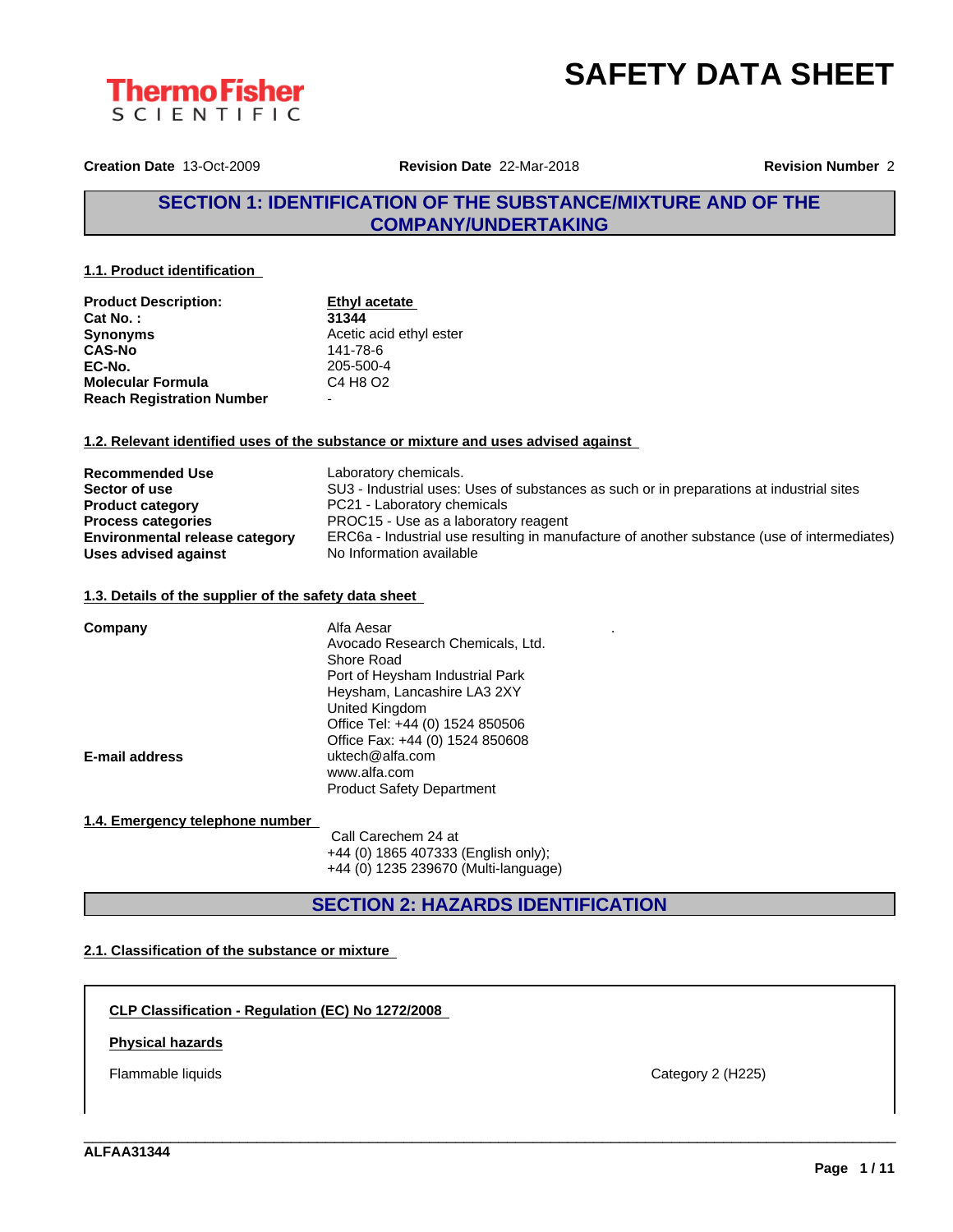#### **Health hazards**

Serious Eye Damage/Eye Irritation **Category 2 (H319)** Category 2 (H319) Specific target organ toxicity - (single exposure) Category 3 (H336) Category 3 (H336)

#### **Environmental hazards**

Based on available data, the classification criteria are not met

#### **2.2. Label elements**



#### **Signal Word Danger**

#### **Hazard Statements**

H225 - Highly flammable liquid and vapor

H319 - Causes serious eye irritation

H336 - May cause drowsiness or dizziness

EUH066 - Repeated exposure may cause skin dryness or cracking

#### **Precautionary Statements**

P210 - Keep away from heat/sparks/open flames/hot surfaces. - No smoking

P240 - Ground/bond container and receiving equipment

P261 - Avoid breathing dust/ fume/ gas/ mist/ vapors/ spray

P280 - Wear protective gloves/ protective clothing/ eye protection/ face protection

P305 + P351 + P338 - IF IN EYES: Rinse cautiously with water for several minutes. Remove contact lenses, if present and easy to do. Continue rinsing

#### **2.3. Other hazards**

Substance is not considered persistent, bioaccumulative and toxic (PBT) / very persistent and very bioaccumulative (vPvB)

## **SECTION 3: COMPOSITION/INFORMATION ON INGREDIENTS**

#### **3.1. Substances**

| <b>Component</b> | <b>CAS-No</b> | EC-No.            | Weight % | CLP Classification - Regulation (EC) No  <br>1272/2008 |
|------------------|---------------|-------------------|----------|--------------------------------------------------------|
| Ethyl acetate    | 141-78-6      | EEC No. 205-500-4 | >95      | Flam. Lig. 2 (H225)<br>Eye Irrit. 2 (H319)             |
|                  |               |                   |          | STOT SE 3 (H336)<br>EUH066                             |

**Reach Registration Number** -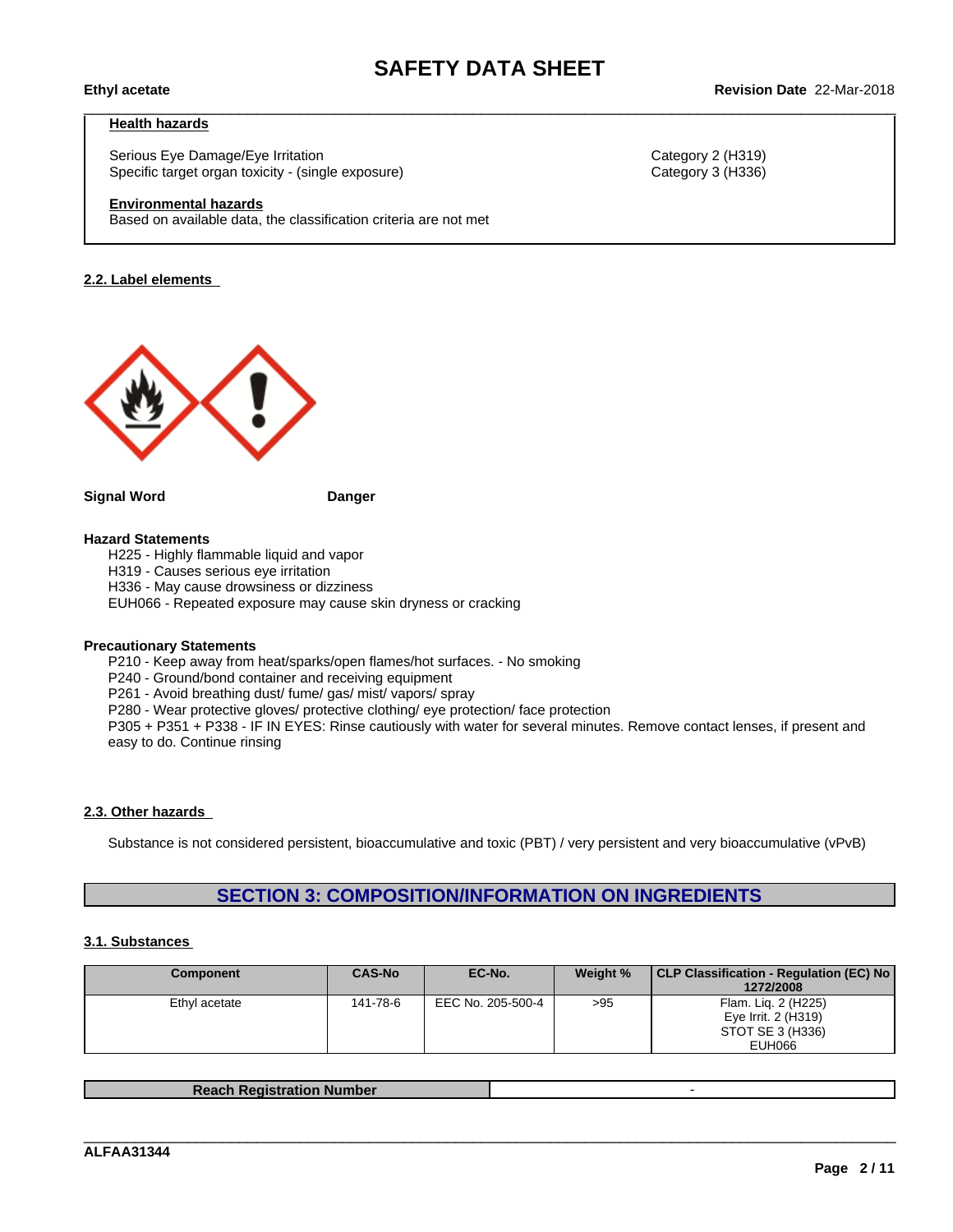#### *Full text of Hazard Statements: see section 16*

## **SECTION 4: FIRST AID MEASURES**

#### **4.1. Description of first aid measures**

| <b>General Advice</b>                                            | If symptoms persist, call a physician.                                                                                                              |  |  |  |
|------------------------------------------------------------------|-----------------------------------------------------------------------------------------------------------------------------------------------------|--|--|--|
| <b>Eve Contact</b>                                               | Rinse immediately with plenty of water, also under the eyelids, for at least 15 minutes. Get<br>medical attention.                                  |  |  |  |
| <b>Skin Contact</b>                                              | Wash off immediately with plenty of water for at least 15 minutes. If skin irritation persists,<br>call a physician.                                |  |  |  |
| Ingestion                                                        | Clean mouth with water and drink afterwards plenty of water.                                                                                        |  |  |  |
| <b>Inhalation</b>                                                | Move to fresh air. If not breathing, give artificial respiration. Get medical attention if<br>symptoms occur.                                       |  |  |  |
| Self-Protection of the First Aider                               | Ensure that medical personnel are aware of the material(s) involved, take precautions to<br>protect themselves and prevent spread of contamination. |  |  |  |
| 4.2. Most important symptoms and effects, both acute and delayed |                                                                                                                                                     |  |  |  |

Breathing difficulties. May cause central nervous system depression: Inhalation of high vapor concentrations may cause symptoms like headache, dizziness, tiredness, nausea and vomiting

#### **4.3. Indication of any immediate medical attention and special treatment needed**

**Notes to Physician** Treat symptomatically. Symptoms may be delayed.

## **SECTION 5: FIREFIGHTING MEASURES**

#### **5.1. Extinguishing media**

#### **Suitable Extinguishing Media**

Use water spray, alcohol-resistant foam, dry chemical or carbon dioxide.

#### **Extinguishing media which must not be used for safety reasons**

Do not use a solid water stream as it may scatter and spread fire.

#### **5.2. Special hazards arising from the substance or mixture**

Flammable. Risk of ignition. Vapors may form explosive mixtures with air. Vapors may travel to source of ignition and flash back. Containers may explode when heated.

#### **Hazardous Combustion Products**

Carbon monoxide (CO), Carbon dioxide (CO2).

#### **5.3. Advice for firefighters**

As in any fire, wear self-contained breathing apparatus pressure-demand, MSHA/NIOSH (approved or equivalent) and full protective gear.

# **SECTION 6: ACCIDENTAL RELEASE MEASURES**

\_\_\_\_\_\_\_\_\_\_\_\_\_\_\_\_\_\_\_\_\_\_\_\_\_\_\_\_\_\_\_\_\_\_\_\_\_\_\_\_\_\_\_\_\_\_\_\_\_\_\_\_\_\_\_\_\_\_\_\_\_\_\_\_\_\_\_\_\_\_\_\_\_\_\_\_\_\_\_\_\_\_\_\_\_\_\_\_\_\_\_\_\_\_

**6.1. Personal precautions, protective equipment and emergency procedures**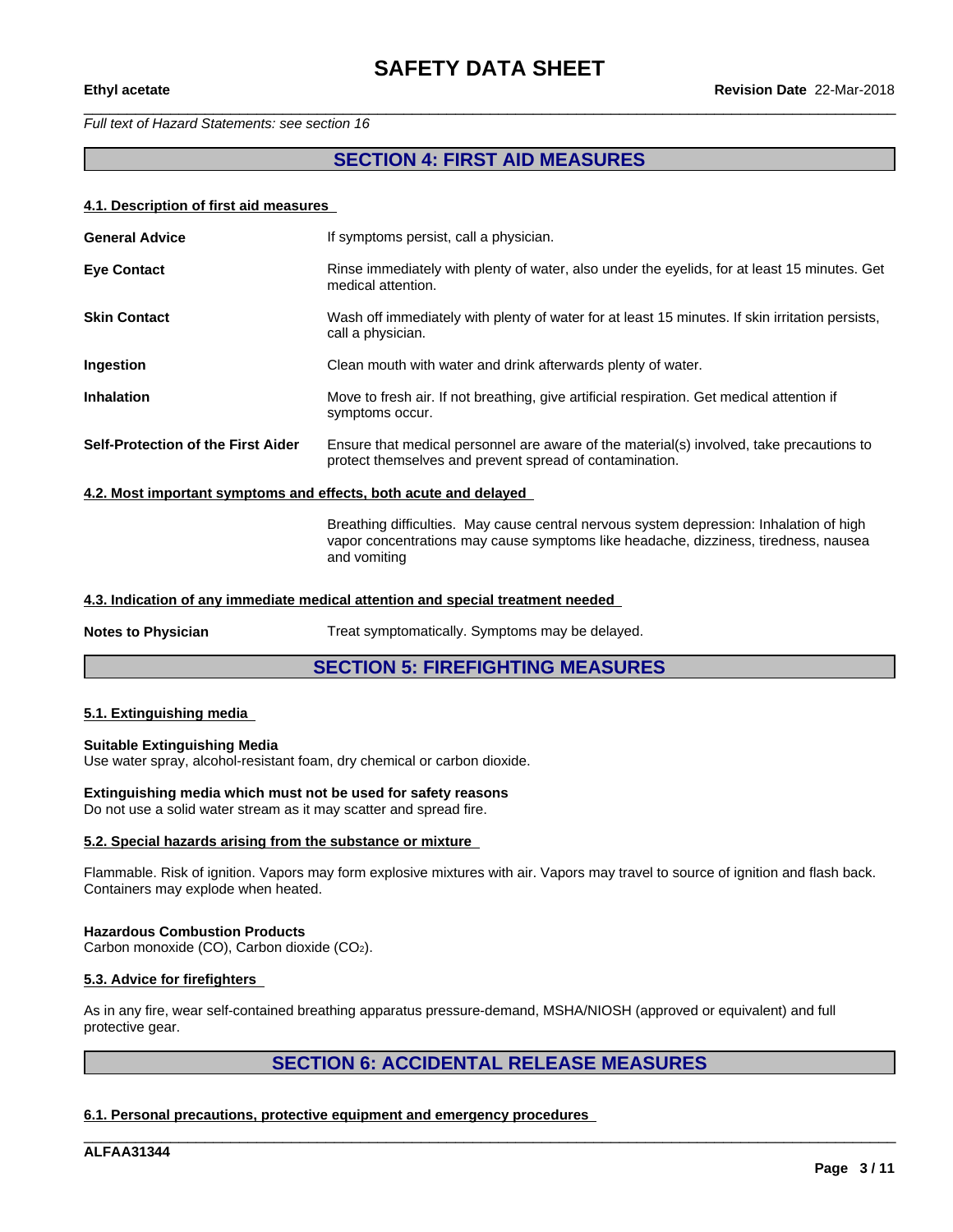Use personal protective equipment. Ensure adequate ventilation.

#### **6.2. Environmental precautions**

Should not be released into the environment. See Section 12 for additional ecological information.

#### **6.3. Methods and material for containment and cleaning up**

Soak up with inert absorbent material. Keep in suitable, closed containers for disposal.

#### **6.4. Reference to other sections**

Refer to protective measures listed in Sections 8 and 13.

**SECTION 7: HANDLING AND STORAGE**

#### **7.1. Precautions for safe handling**

Ensure adequate ventilation. Wear personal protective equipment.Do not get in eyes, on skin, or on clothing. Avoid ingestion and inhalation.

#### **Hygiene Measures**

Handle in accordance with good industrial hygiene and safety practice. Keep away from food, drink and animal feeding stuffs. Do not eat, drink or smoke when using this product. Remove and wash contaminated clothing before re-use. Wash hands before breaks and at the end of workday.

#### **7.2. Conditions for safe storage, including any incompatibilities**

Flammables area. Keep away from heat and sources of ignition. Keep container tightly closed in a dry and well-ventilated place.

#### **7.3. Specific end use(s)**

Use in laboratories

# **SECTION 8: EXPOSURE CONTROLS/PERSONAL PROTECTION**

#### **8.1. Control parameters**

#### **Exposure limits**

List source(s): **UK** - EH40/2005 Containing the workplace exposure limits (WELs) for use with the Control of Substances Hazardous to Health Regulations (COSHH) 2002 (as amended). Updated by September 2006 official press release and October 2007 Supplement. **IRE -** 2010 Code of Practice for the Safety, Health and Welfare at Work (Chemical Agents) Regulations 2001. Published by the Health and Safety Authority.

| Component     | The United Kinadom   | European Union | Ireland              |
|---------------|----------------------|----------------|----------------------|
| Ethyl acetate | STEL: 400 ppm 15 min |                | TWA: 200 ppm 8 hr.   |
|               | TWA: 200 ppm 8 hr    |                | STEL: 400 ppm 15 min |

#### **Biological limit values**

This product, as supplied, does not contain any hazardous materials with biological limits established by the region specific regulatory bodies

#### **Monitoring methods**

BS EN 14042:2003 Title Identifier: Workplace atmospheres. Guide for the application and use of procedures for the assessment of exposure to chemical and biological agents.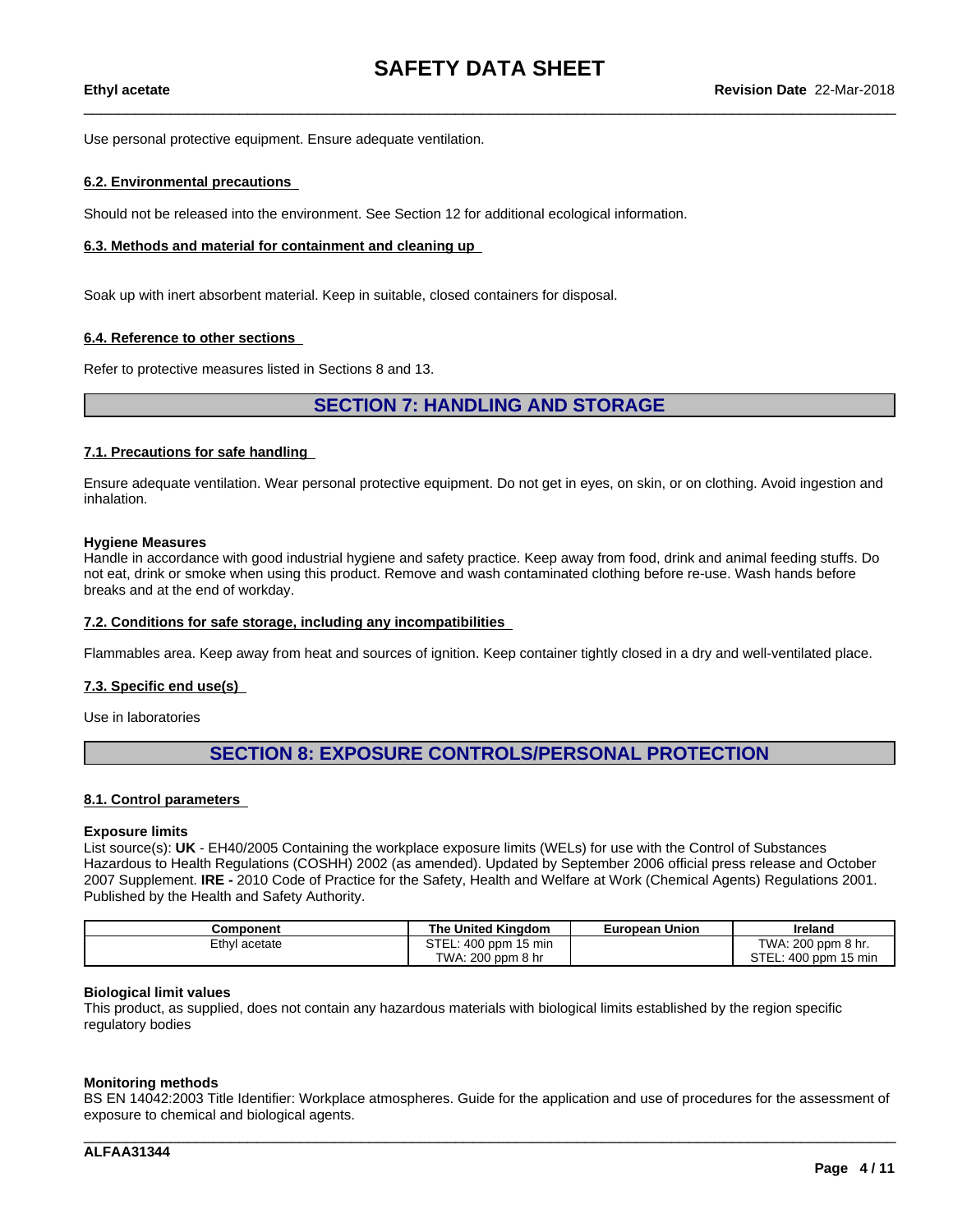MDHS70 General methods for sampling airborne gases and vapours

MDHS 88 Volatile organic compounds in air. Laboratory method using diffusive samplers, solvent desorption and gas chromatography

MDHS 96 Volatile organic compounds in air - Laboratory method using pumped solid sorbent tubes, solvent desorption and gas chromatography

#### **Derived No Effect Level (DNEL)** See table for values

| Oral<br><b>Dermal</b>                                                                                                                                                     | Route of exposure | Acute effects (local) | <b>Acute effects</b><br>(systemic) | <b>Chronic effects</b><br>(local) | <b>Chronic effects</b><br>(systemic) |
|---------------------------------------------------------------------------------------------------------------------------------------------------------------------------|-------------------|-----------------------|------------------------------------|-----------------------------------|--------------------------------------|
|                                                                                                                                                                           |                   |                       |                                    |                                   |                                      |
|                                                                                                                                                                           |                   |                       |                                    |                                   | 63 mg/kg bw/d                        |
| 1468 mg/m <sup>3</sup><br>734 mg/m <sup>3</sup><br>1468 mg/m <sup>3</sup><br>734 mg/m <sup>3</sup><br><b>Inhalation</b><br>400 ppm<br>$200$ ppm<br>$200$ ppm<br>$400$ ppm |                   |                       |                                    |                                   |                                      |

**Predicted No Effect Concentration** See values below. **(PNEC)**

| <b>Fresh water</b>           | $0.26$ mg/l             |
|------------------------------|-------------------------|
| <b>Fresh water sediment</b>  | $0.34$ mg/kg            |
| <b>Marine water</b>          | $0.026$ mg/l            |
| <b>Marine water sediment</b> | $0.034$ mg/kg           |
| Microorganisms in sewage     | 650 mg/l                |
| treatment                    |                         |
| Soil (Agriculture)           | $0.22 \text{ mg/kg}$ dw |

**Eye Protection Goggles** (European standard - EN 166)

#### **8.2. Exposure controls**

#### **Engineering Measures**

**Personal protective equipment**

Ensure adequate ventilation, especially in confined areas. Use explosion-proof electrical/ventilating/lighting/equipment. Ensure that eyewash stations and safety showers are close to the workstation location.

Wherever possible, engineering control measures such as the isolation or enclosure of the process, the introduction of process or equipment changes to minimise release or contact, and the use of properly designed ventilation systems, should be adopted to control hazardous materials at source

| <b>Hand Protection</b>                           |                                                             | Protective gloves                        |                                      |                                                                                                                                            |
|--------------------------------------------------|-------------------------------------------------------------|------------------------------------------|--------------------------------------|--------------------------------------------------------------------------------------------------------------------------------------------|
| Glove material<br>Butyl rubber<br>Nitrile rubber | <b>Breakthrough time</b><br>$>120$ minutes<br>< 200 minutes | <b>Glove thickness</b><br>$0.5 - 0.7$ mm | <b>EU</b> standard<br>EN 374 Level 4 | <b>Glove comments</b><br>Permeation rate 8 µg/cm2/min<br>As tested under EN374-3 Determination of<br>Resistance to Permeation by Chemicals |
| <b>PVA</b><br>Nitrile rubber                     | $>$ 360 minutes<br>$<$ 30 minutes                           | $0.3 \text{ mm}$<br>$0.38$ mm            |                                      |                                                                                                                                            |

Inspect gloves before use.

Please observe the instructions regarding permeability and breakthrough time which are provided by the supplier of the gloves. (Refer to manufacturer/supplier for information)

Ensure gloves are suitable for the task: Chemical compatability, Dexterity, Operational conditions, User susceptibility, e.g. sensitisation effects, also take into consideration the specific local conditions under which the product is used, such as the danger of cuts, abrasion.

Remove gloves with care avoiding skin contamination.

**Respiratory Protection** No protective equipment is needed under normal use conditions.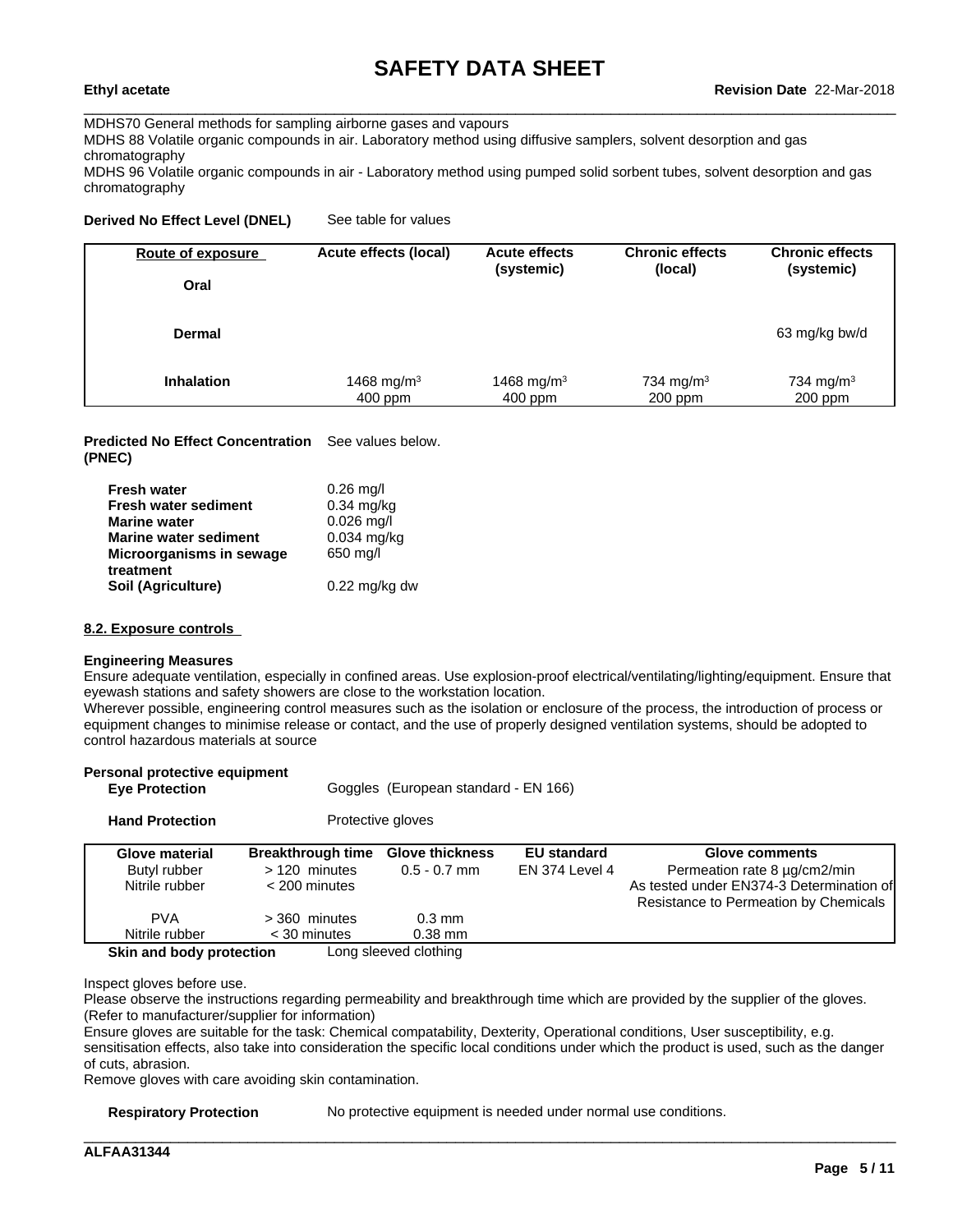| Large scale/emergency use  | Use a NIOSH/MSHA or European Standard EN 136 approved respirator if exposure limits<br>are exceeded or if irritation or other symptoms are experienced |
|----------------------------|--------------------------------------------------------------------------------------------------------------------------------------------------------|
| Small scale/Laboratory use | Maintain adequate ventilation                                                                                                                          |

**Environmental exposure controls** No information available.

# **SECTION 9: PHYSICAL AND CHEMICAL PROPERTIES**

#### **9.1. Information on basic physical and chemical properties**

| Appearance<br><b>Physical State</b>            | Colorless<br>Liquid         |                                                                                                        |
|------------------------------------------------|-----------------------------|--------------------------------------------------------------------------------------------------------|
| Odor                                           | sweet                       |                                                                                                        |
| <b>Odor Threshold</b>                          | 50 ppm                      |                                                                                                        |
| pH                                             | No information available    |                                                                                                        |
| <b>Melting Point/Range</b>                     | -83.5 °C / -118.3 °F        |                                                                                                        |
| <b>Softening Point</b>                         | No data available           |                                                                                                        |
| <b>Boiling Point/Range</b>                     | 75 - 78 °C / 167 - 172.4 °F |                                                                                                        |
| <b>Flash Point</b>                             | $-4$ °C / 24.8 °F           | <b>Method</b> - Closed cup                                                                             |
| <b>Evaporation Rate</b>                        | 6.2                         | (Butyl Acetate = $1.0$ )                                                                               |
| <b>Flammability (solid,gas)</b>                | Not applicable              | Liquid                                                                                                 |
| <b>Explosion Limits</b>                        | Lower 2 Vol%                |                                                                                                        |
|                                                | Upper 12 Vol%               |                                                                                                        |
| <b>Vapor Pressure</b>                          | 103 mbar @ 20°C             |                                                                                                        |
| <b>Vapor Density</b>                           | 3.04                        | $(Air = 1.0)$                                                                                          |
| Specific Gravity / Density                     | 0.902                       | @ 20 °C                                                                                                |
| <b>Bulk Density</b>                            | Not applicable              | Liquid                                                                                                 |
| <b>Water Solubility</b>                        | 80q/                        | 20 °C                                                                                                  |
| Solubility in other solvents                   | Miscible Alcohol acetone    |                                                                                                        |
| <b>Partition Coefficient (n-octanol/water)</b> |                             |                                                                                                        |
| <b>Component</b>                               | log Pow                     |                                                                                                        |
| Ethyl acetate                                  | 0.6                         |                                                                                                        |
| <b>Autoignition Temperature</b>                | 427 °C / 800.6 °F           |                                                                                                        |
| <b>Decomposition Temperature</b>               | No data available           |                                                                                                        |
| <b>Viscosity</b>                               | 0.45 cP @ 20 $°C$           | Dynamic                                                                                                |
| <b>Explosive Properties</b>                    | Not explosive               | Vapors may form explosive mixtures with air                                                            |
| <b>Oxidizing Properties</b>                    | Not oxidising               | (based on the chemical structure of the substance<br>and oxidation states of the constituent elements) |
| $A \wedge A$ and $A \wedge B$ and $A \wedge B$ |                             |                                                                                                        |

#### **9.2. Other information**

| Molecular Formula | C4 H8 O2       |
|-------------------|----------------|
| Molecular Weight  | 88.11          |
| Surface tension   | 24 mN/m @ 20°C |

# **SECTION 10: STABILITY AND REACTIVITY**

\_\_\_\_\_\_\_\_\_\_\_\_\_\_\_\_\_\_\_\_\_\_\_\_\_\_\_\_\_\_\_\_\_\_\_\_\_\_\_\_\_\_\_\_\_\_\_\_\_\_\_\_\_\_\_\_\_\_\_\_\_\_\_\_\_\_\_\_\_\_\_\_\_\_\_\_\_\_\_\_\_\_\_\_\_\_\_\_\_\_\_\_\_\_

**10.1. Reactivity** None known, based on information available

**10.2. Chemical stability**

Stable under normal conditions.

**ALFAA31344**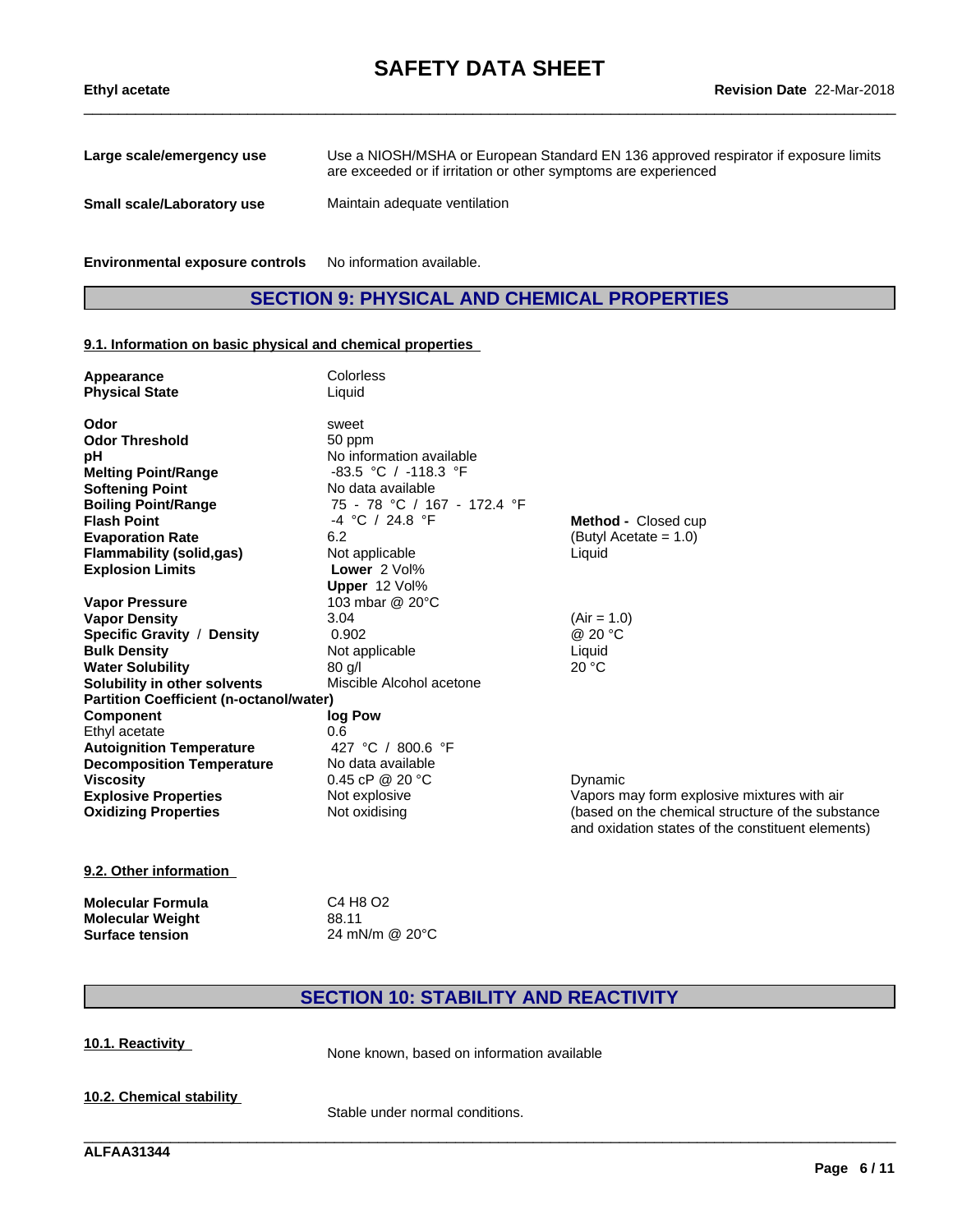#### **10.3. Possibility of hazardous reactions**

| <b>Hazardous Polymerization</b><br><b>Hazardous Reactions</b> | Hazardous polymerization does not occur.<br>None under normal processing.                |
|---------------------------------------------------------------|------------------------------------------------------------------------------------------|
| 10.4. Conditions to avoid                                     | Incompatible products. Keep away from open flames, hot surfaces and sources of ignition. |
| 10.5. Incompatible materials                                  | Strong oxidizing agents. Strong acids. Amines. Peroxides.                                |

#### **10.6. Hazardous decomposition products**

Carbon monoxide (CO). Carbon dioxide (CO2).

## **SECTION 11: TOXICOLOGICAL INFORMATION**

#### **11.1. Information on toxicologicaleffects**

| <b>Product Information</b> |  |
|----------------------------|--|
|----------------------------|--|

| (a) acute toxicity; |                                                                  |
|---------------------|------------------------------------------------------------------|
| Oral                | Based on available data, the classification criteria are not met |
| Dermal              | Based on available data, the classification criteria are not met |
| <b>Inhalation</b>   | Based on available data, the classification criteria are not met |
|                     |                                                                  |

| Component     | ∟D50 Oral          | <b>LD50 Dermal</b>                              | <b>LC50 Inhalation</b> |
|---------------|--------------------|-------------------------------------------------|------------------------|
| Ethyl acetate | 10,200 mg/kg (Rat) | > 20 mL/kg ( Rabbit )<br>(Rabbit<br>18000 mg/kg | 58 mg/l (rat; 8 h)     |

| (b) skin corrosion/irritation; | Based on available data, the classification criteria are not met |
|--------------------------------|------------------------------------------------------------------|
| Test method                    | OECD Test Guideline 404                                          |
| Test species                   | rabbit                                                           |
| <b>Observational endpoint</b>  | No skin irritation                                               |

| (c) serious eye damage/irritation; | Category 2                     |
|------------------------------------|--------------------------------|
| Test method                        | <b>OECD Test Guideline 405</b> |
| <b>Test species</b>                | rabbit eve                     |
| <b>Observation end point</b>       | Irritating to eyes             |

# **(d) respiratory or skin sensitization;**

**Respiratory** Based on available data, the classification criteria are not met Skin Skin Based on available data, the classification criteria are not met Based on available data, the classification criteria are not met

| <b>Component</b>  | Test method                                    | Test species | <b>Study result</b> |
|-------------------|------------------------------------------------|--------------|---------------------|
| ∠thyl<br>acetate  | OECD<br>Guideline 406<br>$\sqrt{1}$ est $\cap$ | quinea pig   | - non-sensitisina   |
| >95<br>141-78-6 ( |                                                |              |                     |

**(e) germ cell mutagenicity;** Based on available data, the classification criteria are not met

| <b>Component</b>                          | Test method                                             | Test species          | <b>Study result</b> |
|-------------------------------------------|---------------------------------------------------------|-----------------------|---------------------|
| Ethyl acetate<br>$141 - 78 - 6$ ( $>95$ ) | <b>OECD Test Guideline 471</b><br>AMES test             | in vitro<br>Bacteria  | negative            |
|                                           | OECD Test Guideline 473<br>Chromosomal aberration assay | in vitro<br>Mammalian | negative            |
|                                           | OECD Test Guideline 476                                 | in vitro              | negative            |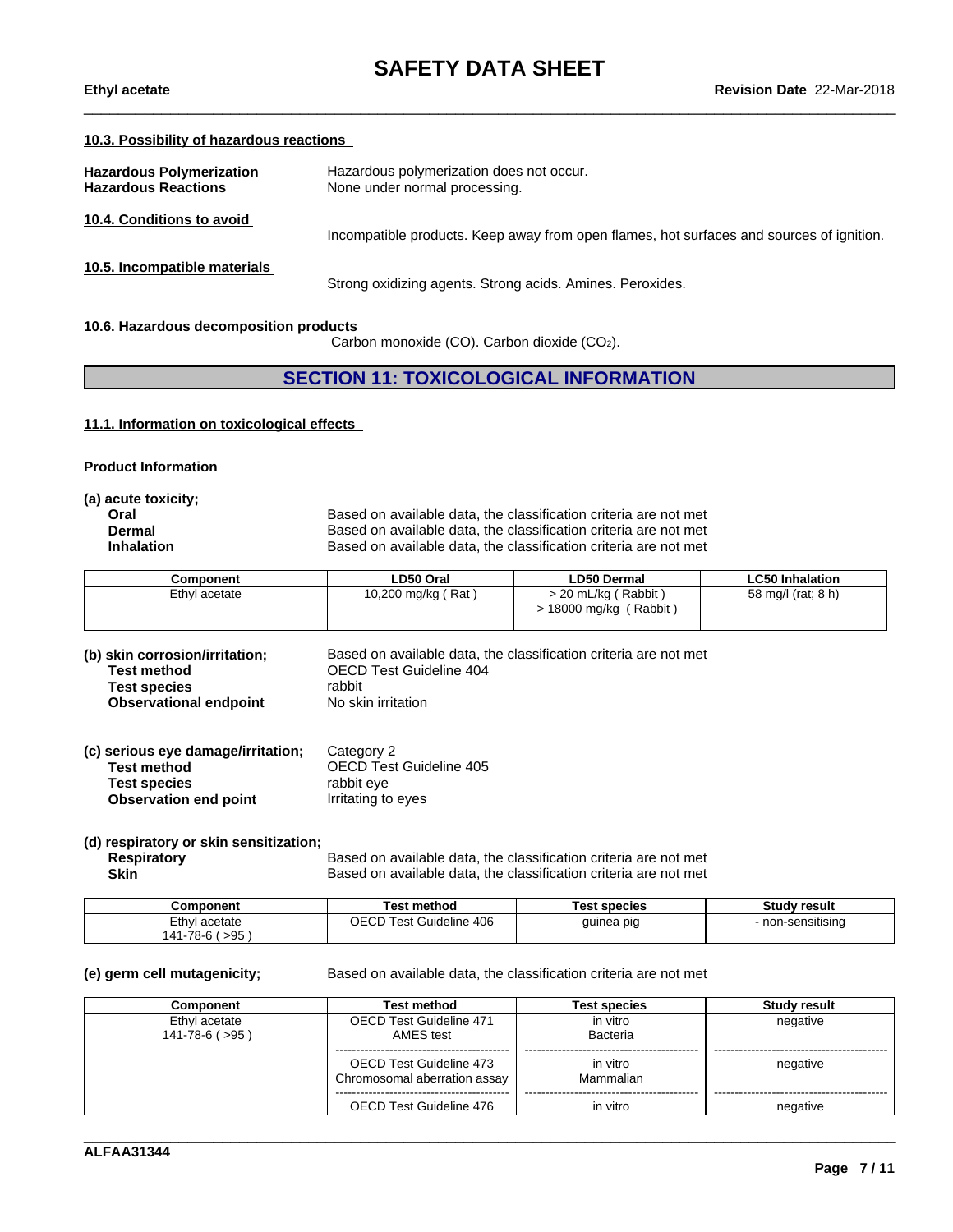# **SAFETY DATA SHEET**<br>Revision Date 22-Mar-2018

# \_\_\_\_\_\_\_\_\_\_\_\_\_\_\_\_\_\_\_\_\_\_\_\_\_\_\_\_\_\_\_\_\_\_\_\_\_\_\_\_\_\_\_\_\_\_\_\_\_\_\_\_\_\_\_\_\_\_\_\_\_\_\_\_\_\_\_\_\_\_\_\_\_\_\_\_\_\_\_\_\_\_\_\_\_\_\_\_\_\_\_\_\_\_ **Ethyl acetate Revision Date** 22-Mar-2018

| Gene cell mutation                                  | Mammalian            |          |
|-----------------------------------------------------|----------------------|----------|
| OECD Test Guideline 474<br>Mouse micronucleus assav | in vivo<br>Mammalian | negative |

**(f) carcinogenicity;** Based on available data, the classification criteria are not met

There are no known carcinogenic chemicals in this product

| (g) reproductive toxicity; | Based on available data, the classification criteria are not met |  |
|----------------------------|------------------------------------------------------------------|--|
|----------------------------|------------------------------------------------------------------|--|

| $\mathbf{y}$<br><b>Buovu on uvullupio uutu.</b> |                         |                                |                                |
|-------------------------------------------------|-------------------------|--------------------------------|--------------------------------|
| Component                                       | Test method             | <b>Test species / Duration</b> | Studv result                   |
| Ethyl acetate                                   | OECD Test Guideline 416 | Oral mouse 2 Generation        | $NOAEL = 26400$ mg/kg bw/day   |
| 141-78-6 ( >95                                  | OECD Test Guideline 414 | Inhalation rat                 | NOAEC = $73300 \text{ ma/m}^3$ |

| Category 3<br>(h) STOT-single exposure;                                     |                                                                                                                                                                                                        |                                                         |  |
|-----------------------------------------------------------------------------|--------------------------------------------------------------------------------------------------------------------------------------------------------------------------------------------------------|---------------------------------------------------------|--|
| <b>Results / Target organs</b>                                              | Central nervous system (CNS).                                                                                                                                                                          |                                                         |  |
| (i) STOT-repeated exposure;                                                 | Based on available data, the classification criteria are not met                                                                                                                                       |                                                         |  |
| <b>Test method</b><br><b>Test species / Duration</b><br><b>Study result</b> | EPA OTS 795,2600<br>rat / 90 days<br>$NOAEL = 900$ mg/kg bw/day<br>$LOAEL = 3600$ mg/kg                                                                                                                | EPA OTS 798.2450<br>rat / 90 days<br>$NOEC = 1.28$ mg/l |  |
| Route of exposure                                                           | Oral                                                                                                                                                                                                   | Inhalation                                              |  |
| <b>Target Organs</b>                                                        | None known.                                                                                                                                                                                            |                                                         |  |
| (j) aspiration hazard;                                                      | Based on available data, the classification criteria are not met                                                                                                                                       |                                                         |  |
| delayed                                                                     | Symptoms / effects, both acute and May cause central nervous system depression: Inhalation of high vapor concentrations may<br>cause symptoms like headache, dizziness, tiredness, nausea and vomiting |                                                         |  |

# **SECTION 12: ECOLOGICAL INFORMATION**

# **12.1. Toxicity**

**Ecotoxicity effects** Do not empty into drains.

| Component     | <b>Freshwater Fish</b>                                     | <b>Water Flea</b> | <b>Freshwater Algae</b>              | <b>Microtox</b>        |  |
|---------------|------------------------------------------------------------|-------------------|--------------------------------------|------------------------|--|
| Ethyl acetate | Fathead minnow: LC50: $\left  \right $ EC50 = 717 mg/L/48h |                   | $\vert$ EC50 = 3300 mg/L/48h $\vert$ | $EC50 = 1180$ mg/L 5   |  |
|               | 230 mg/l/ 96h                                              |                   |                                      | mın                    |  |
|               | Gold orfe: LC50: 270                                       |                   |                                      | $EC50 = 1500$ mg/L 15  |  |
|               | mg/L/48h                                                   |                   |                                      | mın                    |  |
|               |                                                            |                   |                                      | $EC50 = 5870$ mg/L 15  |  |
|               |                                                            |                   |                                      | mın                    |  |
|               |                                                            |                   |                                      | $EC50 = 7400$ mg/L 2 h |  |

## **12.2. Persistence and degradability** Readily biodegradable

**Persistence** Persistence is unlikely, based on information available.

| Component                                           | <br>radabilit                |
|-----------------------------------------------------|------------------------------|
| Ethyl acetate<br>∶ ∩⊏ ہ<br>70<br>4<br>1-10-L<br>ະສວ | (OECD 301 D)<br>79 %<br>14 Y |
|                                                     |                              |

### **12.3. Bioaccumulative potential** Bioaccumulation is unlikely

| -------<br>…or | Pow<br>100 | $- - -$<br>(BCF<br>- -<br>Bи<br>. нг<br>.<br>. |
|----------------|------------|------------------------------------------------|
| tate<br>∟tnv∙  | v.v        | ∼                                              |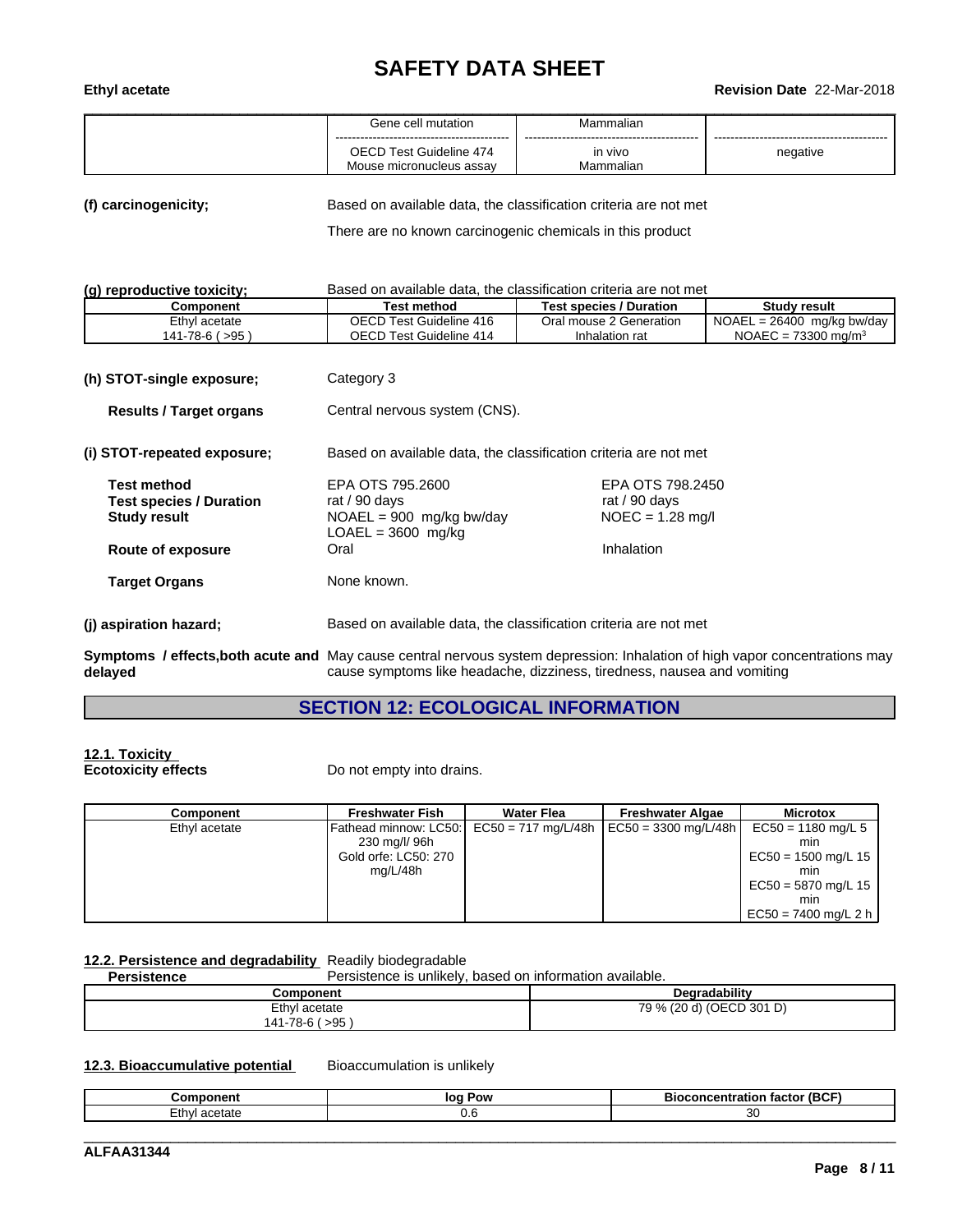| 12.4. Mobility in soil                      | The product contains volatile organic compounds (VOC) which will evaporate easily from all<br>surfaces. Will likely be mobile in the environment due to its volatility. Disperses rapidly in |
|---------------------------------------------|----------------------------------------------------------------------------------------------------------------------------------------------------------------------------------------------|
| <b>Surface tension</b>                      | air<br>24 mN/m @ $20^{\circ}$ C                                                                                                                                                              |
| 12.5. Results of PBT and vPvB<br>assessment | Substance is not considered persistent, bioaccumulative and toxic (PBT) / very persistent<br>and very bioaccumulative (vPvB).                                                                |
|                                             |                                                                                                                                                                                              |

**12.6. Other adverse effects**

**Endocrine Disruptor Information** This product does not contain any known or suspected endocrine disruptors<br>**Persistent Organic Pollutant** This product does not contain any known or suspected substance This product does not contain any known or suspected substance **Ozone Depletion Potential** This product does not contain any known or suspected substance

\_\_\_\_\_\_\_\_\_\_\_\_\_\_\_\_\_\_\_\_\_\_\_\_\_\_\_\_\_\_\_\_\_\_\_\_\_\_\_\_\_\_\_\_\_\_\_\_\_\_\_\_\_\_\_\_\_\_\_\_\_\_\_\_\_\_\_\_\_\_\_\_\_\_\_\_\_\_\_\_\_\_\_\_\_\_\_\_\_\_\_\_\_\_

## **SECTION 13: DISPOSAL CONSIDERATIONS**

#### **13.1. Waste treatment methods**

| <b>Waste from Residues / Unused</b><br><b>Products</b> | Waste is classified as hazardous. Dispose of in accordance with the European Directives<br>on waste and hazardous waste. Dispose of in accordance with local regulations.                                                                      |
|--------------------------------------------------------|------------------------------------------------------------------------------------------------------------------------------------------------------------------------------------------------------------------------------------------------|
| <b>Contaminated Packaging</b>                          | Dispose of this container to hazardous or special waste collection point. Empty containers<br>retain product residue, (liquid and/or vapor), and can be dangerous. Keep product and<br>empty container away from heat and sources of ignition. |
| European Waste Catalogue (EWC)                         | According to the European Waste Catalogue, Waste Codes are not product specific, but<br>application specific.                                                                                                                                  |
| <b>Other Information</b>                               | Waste codes should be assigned by the user based on the application for which the product<br>was used. Do not dispose of waste into sewer. Can be incinerated, when in compliance<br>with local regulations.                                   |

# **SECTION 14: TRANSPORT INFORMATION**

#### **IMDG/IMO**

| 14.1. UN number                  | UN1173        |
|----------------------------------|---------------|
| 14.2. UN proper shipping name    | ETHYL ACETATE |
| 14.3. Transport hazard class(es) |               |
| 14.4. Packing group              |               |

**ADR** 

| 14.1. UN number                  | UN1173        |
|----------------------------------|---------------|
| 14.2. UN proper shipping name    | ETHYL ACETATE |
| 14.3. Transport hazard class(es) |               |
| 14.4. Packing group              |               |

**IATA** 

| FTHYL ACFTATE |
|---------------|
|               |
|               |
|               |
|               |

**14.5. Environmental hazards** No hazards identified

**14.6. Special precautions for user** No special precautions required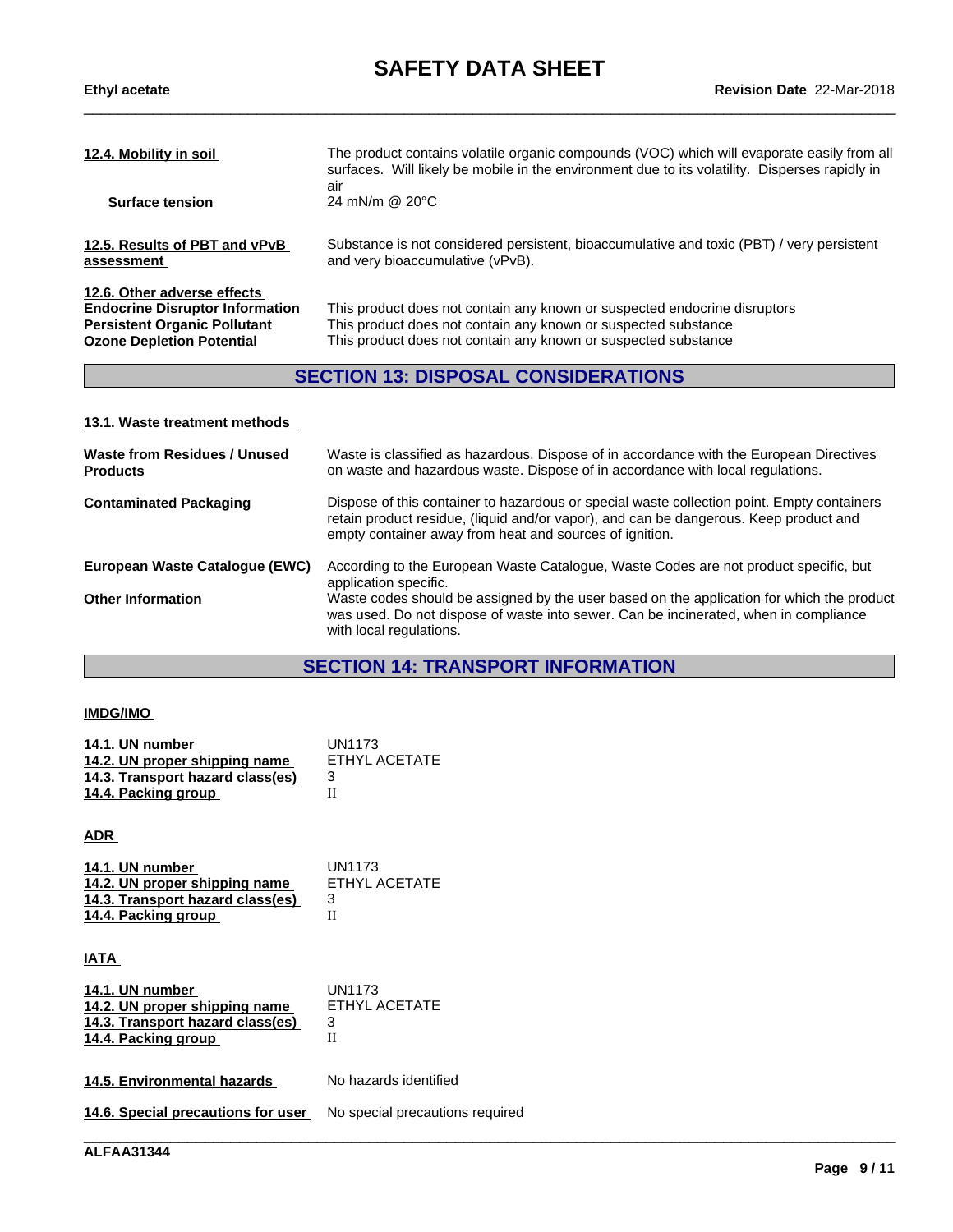#### **14.7. Transport in bulk according to** Not applicable, packaged goods **Annex II of MARPOL73/78 and the IBC Code**

# **SECTION 15: REGULATORY INFORMATION**

#### **15.1. Safety, health and environmental regulations/legislation specific for the substance or mixture**

**International Inventories** X = listed.

| <b>Component</b> | <b>EINECS</b>     | <b>ELINCS</b> | <b>NLI</b> | <b>TSCA</b> | <b>DSL</b> | <b>NDSI</b> | <b>PICCS</b> | <b>ENCS</b> | <b>IECSC</b> | <b>AICS</b> | <b>KECL</b> |
|------------------|-------------------|---------------|------------|-------------|------------|-------------|--------------|-------------|--------------|-------------|-------------|
| ∠thyl<br>acetate | $205 -$<br>$-500$ |               |            |             |            |             |              |             |              |             |             |

#### **National Regulations**

| Component              | $\overline{\phantom{a}}$<br>Water<br><u>(VwVwS)</u><br>ermanvث<br>Classification | <b>Class</b><br>⊥uft.<br>Germany<br>ΤΔ. |
|------------------------|----------------------------------------------------------------------------------|-----------------------------------------|
| _thγ'<br>acetate<br>au | <b>WGK</b>                                                                       |                                         |

| <b>Component</b>                                                                                     | <b>INRS</b><br>S (Tables of occupational diseases)<br>France                 |  |  |  |
|------------------------------------------------------------------------------------------------------|------------------------------------------------------------------------------|--|--|--|
| ∃th∨l<br>acetate                                                                                     | ) - RG 84<br>'TMP) -<br>s maladies professionnelles<br>dae<br>ableaux<br>uca |  |  |  |
| Teles note of Central of Cubatanese Hemandous to Health Demulations (COOHIL) 2002 and 2005 Americans |                                                                              |  |  |  |

Take note of Control of Substances Hazardous to Health Regulations (COSHH) 2002 and 2005 Amendment.

#### **15.2. Chemical safety assessment**

A Chemical Safety Assessment/Report (CSA/CSR) has been conducted by the manufacturer/importer

### **SECTION 16: OTHER INFORMATION**

#### **Full text of H-Statements referred to undersections 2 and 3**

H225 - Highly flammable liquid and vapor

H319 - Causes serious eye irritation

H336 - May cause drowsiness or dizziness

EUH066 - Repeated exposure may cause skin dryness or cracking

#### **Legend**

| <b>CAS</b> - Chemical Abstracts Service                                                                                             | <b>TSCA</b> - United States Toxic Substances Control Act Section 8(b) |
|-------------------------------------------------------------------------------------------------------------------------------------|-----------------------------------------------------------------------|
|                                                                                                                                     | Inventory                                                             |
| <b>EINECS/ELINCS</b> - European Inventory of Existing Commercial Chemical DSL/NDSL - Canadian Domestic Substances List/Non-Domestic |                                                                       |
| Substances/EU List of Notified Chemical Substances                                                                                  | Substances List                                                       |
| <b>PICCS</b> - Philippines Inventory of Chemicals and Chemical Substances                                                           | <b>ENCS</b> - Japanese Existing and New Chemical Substances           |
| <b>IECSC</b> - Chinese Inventory of Existing Chemical Substances                                                                    | <b>AICS</b> - Australian Inventory of Chemical Substances             |
| <b>KECL</b> - Korean Existing and Evaluated Chemical Substances                                                                     | NZIoC - New Zealand Inventory of Chemicals                            |
| <b>WEL</b> - Workplace Exposure Limit                                                                                               | <b>TWA</b> - Time Weighted Average                                    |
| <b>ACGIH</b> - American Conference of Governmental Industrial Hygienists                                                            | <b>IARC</b> - International Agency for Research on Cancer             |
| <b>DNEL</b> - Derived No Effect Level                                                                                               | <b>PNEC</b> - Predicted No Effect Concentration                       |
| <b>RPE</b> - Respiratory Protective Equipment                                                                                       | LD50 - Lethal Dose 50%                                                |

**LC50** - Lethal Concentration 50%<br> **NOEC** - No Observed Effect Concentration<br> **NOEC** - No Observed Effect Concentration<br> **ROW** - Partition coefficient Octanol: Water

**NOEC** - No Observed Effect Concentration<br>**PBT** - Persistent, Bioaccumulative, Toxic

**ADR** - European Agreement Concerning the International Carriage of Dangerous Goods by Road **IMO/IMDG** - International Maritime Organization/International Maritime **ICAO/IATA** - International Civil Aviation Organization/International Air Transport Association

**vPvB** - very Persistent, very Bioaccumulative